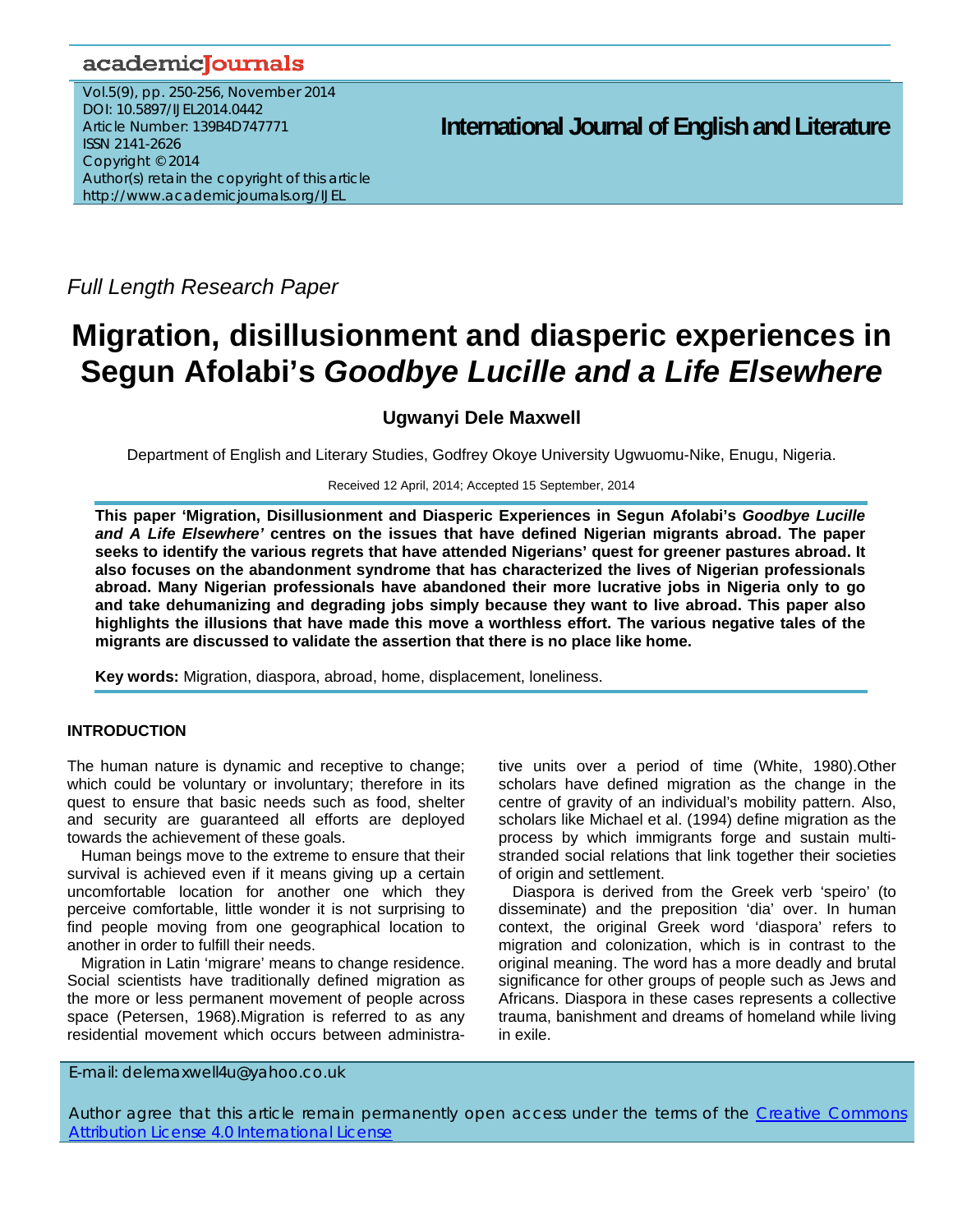It is not possible to give a uniform definition; it is complex and must always be placed in its social context. Different authors and scholars have tried to define it depending on their theoretical focus and ideological leaning.

According to anthropologist James Clifford (1997), he views Diaspora relations primarily as different responses in the form of boundary, fixing and identification in a context of deterritorialization and transnationalism; he tries to see how these people construct "home away from home". He believes diaspora is about long distance, exile, separation with an always relevant issue to return. Some sociologists like Cohen (1997) and Safran (1991) define certain criteria that must be shared to determine Diaspora.

They retain a memory, a vision or a myth relating to their original homeland. Emigration from another homeland often ends up with traumatic experiences to two or more unfamiliar regions. The individuals believe that they cannot be fully accepted by the countries in which they reside.

In Nigeria for instance, migration occurs, because migrants believe they will be more satisfied in their needs and desires, they migrate to the Western Hemisphere in search of"a greener pasture". After the end of colonization, the West was assumed to be the commercial and cultural hub of the world.

The migrants believe that the centre signifies realms of possibility, fantasy, wish fulfillment where identities and fortunes might be transformed. The migrants did not know the centre was also a place of banishment, unlawful practice, oppression, social disgrace and frustration.

#### **Causes of migration**

In order to develop response to migration, it is important to understand the underlying drivers. Human beings have migrated for various reasons since their emergence as the centre of creation. Among the natural causes are: prolonged droughts, floods, environmental degradation and natural disasters.

In Nigeria for instance, social reasons have prompted many more migration than natural phenomena. Examples are unemployment, civil unrest, inadequate food supply caused by population increase, bad governance, defeat in war, the desire for material gains, search for religious or political autonomy, poverty, criminal consents, high population pressure and education.

#### **Effects of migration**

The effects of migration vary widely; the sending countries may experience both gains and losses. It affects the corporate national reputation, which is the good and bad name to the country. If it is negative, it will rub off on the nation and if it affects the country, it affects the citizens

by denial of visas to serious minded people. In Nigeria for instance, some people have been caught abroad for drug smuggling, money laundering and, fraud which has smeared the country's image. The developing countries suffer from "brain drain" the loss of trained and educated individuals to migration; in Nigeria, they are currently more Nigerian scientists and engineers working in the United States than there are in Africa.

The effects are widespread because such movement decimates indigenous populations through warfare with invaders and through vulnerability to new diseases, alters physical characteristics through adoption, inter marriage; for instance, many Nigerians are married to white men or women.

Also changes in cultural characteristics through the adoption of the cultural patterns of people encountered, most Nigerians start to dress like westerners, we see our men braiding their hair and wearing earrings because they want to copy the white people.

It modifies language. Many native groups lose their traditional homelands, languages because they are absorbed into larger societies. Some children in Nigeria cannot speak their native language at all because they were born and raised abroad.

Migrants face many difficulties while abroad. A valid and active sense of self may be eroded by dislocation, resulting from migration (Maxwell, 1963); the migrant is alienated of vision, from the society, he struggles hard to fit in, discover self and belong.

Furthermore, the Diaspora individual often has a double consciousness a privileged knowledge and perspective that is consonant with post modernity (Appaidura, 1996). The individual living in the Diaspora experiences a dynamic tension, everyday between living 'here' and remembering 'there' i.e. between memories of place of origin and entanglements with places of residence and between the metaphorical physical home (Boehmer, 1995).

Also, the experience of loss marginality, displacement and exile is intensified through the experience of racism and adds to the Diaspora generated in the individual. The migrant holds on to memories which hold the past and present together, they give shape and texture to identities that are fragmented by migration, displacement and Diaspora living.

People who migrate tend to seek an environment similar to the one they left, they imagine and re-imagine their homes and bond with those they had previously thought of as strangers.

The institution of literature is under the direct control of the imperial ruling. One of the main features of imperial oppression is control over language. The imperial education system installs a standard version of the metropolitan language as the norm and marginalizes all variants as impurities. According to Edward Said's terms of conscious affiliation proceeding under the guise of filiations (Said, 1984), that is a mimicry of the centre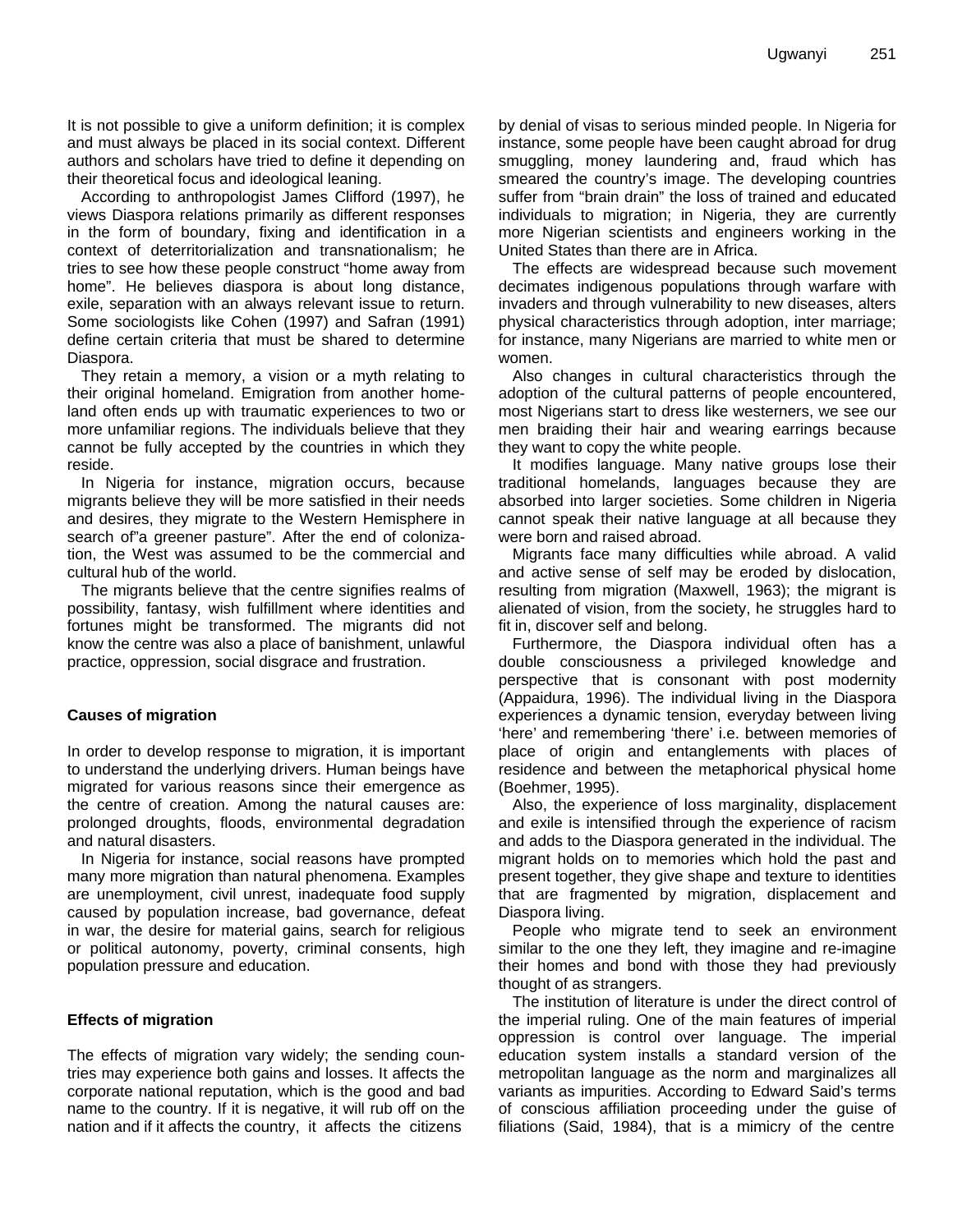proceeding from a desire not only to be accepted but to be adopted and absorbed. It causes those from the periphery to immerse themselves in the imported culture, denying their origins in an attempt to become more English than the English. Language becomes the medium through which a hierarchical structure of power is perpetuated and medium through which conceptions of truth, order and reality become established.

A major feature of post-colonial literatures is the concern with place and displacement, crisis of identity comes into being; the concern with the development or recovery of an effective relationship between self and place. Critics such as Maxwell said "a valid and active sense of self may have been eroded by dislocation resulting from migration, the experience of enslavement, transportation or voluntary removal for indentured labour."

The alienation of vision and the crisis in self image which this displacement produces is found in Nigerians who travel overseas.

*The Lonely Londoner* by Samuel Selvon is the life of West Indians in Post World War II London, a city the migrants consider the centre of the world; the novel is centered on Moses Loetta a Trinidadian who moves to London. After more than ten years in London he has not achieved anything; his homesickness increases as he gets old. They came for a better life but what they find is bitter coldness both from unforgivable winters and the cold prejudice of the people they encounter. They experience hunger, hopelessness, discrimination for jobs and on the job. Their lives mainly consist of work or looking for a job and various petty pleasures (Selvon, 1972).

In George Lamming's (1994) *In The Castle of My Skin*, he tells the story of the mundane events in a young boy's life. The main concern is not about the individual consciousness; rather, Lamming uses the growth and education of G as a device through which to view the legacy of colonialism and slavery in a Caribbean village. Through the protagonist, we see the effects of race, feudalism, capitalism, education and emigration on his small town. G migrates to London and the United States, returns to his home in the Caribbean and helps his home country obtain Independence (George 1994).

Also in George Lamming's (1994) *The Emigrants*, he explores the massive Post War II migration of West Indians to Great Britain. His story focuses on a group of emigrants who travel by ship from the Caribbean to England, a place they have been taught to believe is culturally superior to their native Islands. Once settled in their new environment, the emigrants discover a lack of welcome, disillusionment and a feeling of alienation and subsequently long for home.African-American literature is full of pieces that illustrate the migration and urbanization of African Americans which starts with the emancipation of slaves. According Naipaul (1967:141-2), the requisite for happiness was to be born in a famous city. To be born

on an island or in an obscure country, second hand and barbarous was to be born to disorder.

In Chimamanda Adichie's 2009, *The Thing Around Your Neck,* we see how Akunna travels abroad believing that the grass is greener on the other side of the hill. On the first page, we see they all believe that in a month, she will have a big car, a big house only to discover that she is wrong. The title implies the choking isolation of Akunna, a Nigerian who relocates to the United States only to find out that her new country is not what she has expected it to be. We see how she is alienated and lonely. We see how she gets menial jobs when she says she will work for two dollars less than the other workers; she stays in a tiny room with a stained carpet. We also see some of the embarrassing questions she is asked; whether she has seen a car before and many others.

In Sefi Atta's collection of short stories titled *Lawless and other stories* (Atta, 2008), "Twilight Trek", "A Temporary Position" and "Last Trip", we see the illegal connection and desperate attempts most Nigerian youths make to cross overseas. In "Twilight Trek", Nigerians are desperate to travel overseas despite all the tortuous experiences encountered in the process (be it legal or illegal). This quest becomes inevitable considering the fact that the home front is practically particularly uncomfortable to live in and the leadership feigning insensitive to the sour conditions of the citizens. So people commit all sorts of crime in order to raise the capital with which to travel, despite the fact that being a Nigerian is an anathema to obtaining visas.

We also know that too many Nigerians have died on their way to overseas. The narrator remembered what his mother has told him, all things considered, to trek overseas is reasonable. A man she knew hid himself in the wheel well of an aircraft that flew overnight to London. It could have been the low temperature or high altitude that finished him. Immigration officers discovered his body two days later. They deported him back to his burial (Twilight III). This is tragic; more pathetic is that after one succeeds in crossing over, one discovers that one has to pass through ordeals to ordinarily survive the sociopolitical-geographical confrontations. It dawns on one that home is home, the best. It is this home sickness, alongside the temporariness of one's stay wherever that is not one's native land that infiltrates into the subject matter of "A Temporary Position". While abroad one conceals one's identity as a Nigerian to avoid being repatriated. They carry fake names on CV; one's name is not the curse but the country.

So, even when Nigeria bullies one resulting in one's desperate resolve to escape to Europe or the United State, one has to know one's residency is purely temporary since the foreign country is not prepared to welcome and embrace one, mostly owing to one coming from the most touted corrupt country.

In Ngugi Wa Thiong'o's *Moving the Centre:Struggle for Cultural Freedom*, he is concerned with moving the centre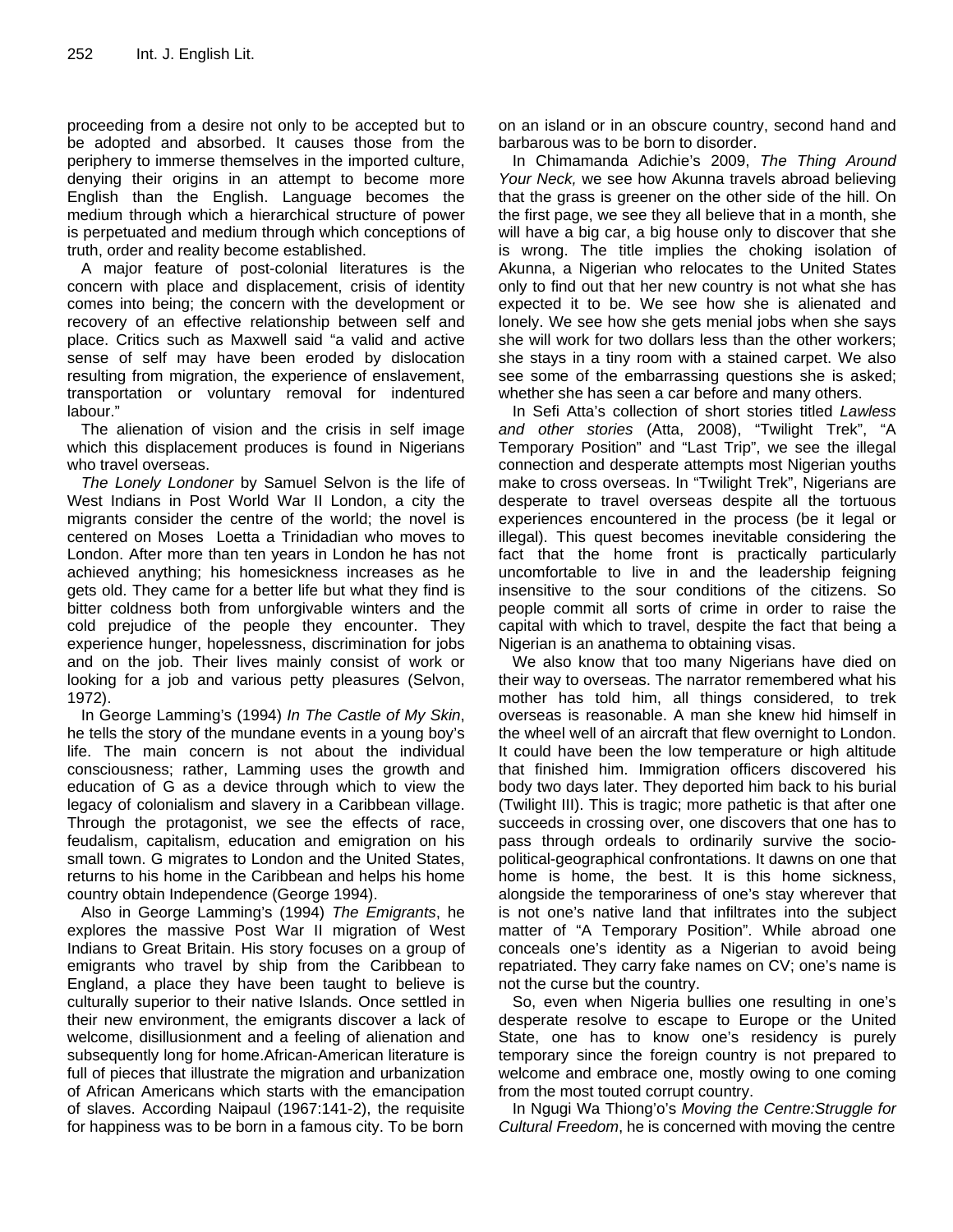in two senses: between nations and within nations (Ngugi 1993); in order to contribute to the freeing of the world cultures from the restrictive walls of nationalism, class, race and gender. Between nations the need is to move the centre from its assumed location in the west to a multiplicity of spheres in all the cultures of the world. Within nations, the move should be away from all minority class establishments to the real creative centre among working people in conditions of racial, religious and gender equality.

*Goodbye Lucille* is a novel that tells a story which revolves around a Nigerian photographer who lives in a shabby Kreubery apartment owned by Frau Lieser. He is Vincent by name; he lives in London. He leaves London to get away from himself (1). He wishes to become a high profile photographer, taking pictures of stars (3) but ends up by becoming a freelance photographer. This aborted dream makes him to live in penury; he only pays his house rent, feeds himself and nothing more.

Through photographing, he becomes acquainted with Maria whom he covers stories for. He has a friend/ fiancée called Lucille. They call each other every week after his departure from London and he used to visit her at the initial stage of his departure. Unlike him, Lucille is organized. Other friends of his are Benvit popularly called B, who is engaged to Angelika, Tunde also a Nigerian as well as Claudia and Slyvie whom they meet at the party.

Vincent is a clubman, likewise all his friends. Lucille visits and they have misunderstanding owing to his excessive drinking and inebriation. Consequently, she leaves abruptly. This makes him visit London again to apologize for what he does not to be seen as an offence. He finds out that she no longer has interest in him and that her relationship with a lawyer is intense.

Vincent lost his parents in a motor accident in his tender age. He and his brother Matty were brought up by their uncle Raymond; but he never calls or writes. Matty points out this uncaring attitude of his when he visits London, but he is adamant. Some weeks after his visit, Matty calls to inform him that Uncle Raymond is getting worse and Aunt Ama (his wife) wants them separate to Lucille's disappointment.

Claudia accompanies Vincent to Nigeria leaving her mother Frau Shiegel in the hands of Julius. He becomes dismayed when he recognizes that his uncle's sickness does not need the consternation with which it is attached. And he regrets coming when his uncle tells him he is not appreciative of all his fatherly love for him. The one that agitates him is that of Aunt Ama. It seems like a thunder to him because she is very humane by nature. She persistently inquires the reason for his behaviour, until he is forced to say "I thought... you don't want me" (201).The rest of his stay in Nigeria is enjoyable; Claudia keeps his company and Asa, his nephew, plays and sings joyfully around them. They go on excursion to Jos, pay visit to museum and zoo. He enjoys local dishes Eba and Egusi soup, bush meat and so on which he has not enjoyed for

a long time. They travel back to London.

Frau Schelegel is still sick; she is an alcohol addict. She has been warned by her doctor to stop drinking but all to no avail until she eventually drinks and smokes herself to death. Claudia becomes disillusioned, Vincent promises after burial " I want to stay with you" and further states "I though, may be we….. we could try at something…. Life, you and me" (301). This overwhelms Claudia because she had the notion that Vincent hates her due to his treatment in the beginning.

Finally, the story ends with Vincent and Claudia as they stroll down during nightfall. The title of the novel is suggestive of the incidence at the end of it. Claudia gives Vincent the companionship he demands from Lucille and this moves him to promise to stay with her thereby bidding goodbye to Lucille who refuses to reciprocate his love.

The title *Goodbye Lucille* is drawn from the acceptance of Claudia by Vincent. Vincent has dated Lucille for years and they were engaged to marry each other. This makes him to feel contrition the first day he had sex with Claudia, which is seen in (23). However, Lucille takes offense to Vincent's way of life; she travels to London, gets engaged to a lawyer and discards Vincent's love. The love Vincent needs is given to him by Claudia. The love which is rejected by Lucille is reciprocated by Claudia when he pledges his faithfulness and thereby figuratively bids goodbye to Lucille (Afolabi, 2007).

Segun Afolabi's text explores the implication of mass migration and the conditions of hybridization. The text also deals with the recent controversies surrounding multiculturalism and issues of migration; it deals with the in between world of migrants and negotiates questions of identity, alienation and belonging.

In the novel *Goodbye Lucille*, Vincent is sent to England to school by his foster parents, to get good education. A grown man, he discovers that life is not rosy (palatable). The next movement is when he leaves London for Berlin, in the first sentence of the novel which reads "I left London to get away from myself (1)". Displacement sets the theme for the novel; however, it is not enforced by some other power but self induced. Vincent's move to Berlin is a form of freely chosen exile. Exile tells of displacement, dispossession and loneliness. Among the things that people strive for in their attempt to get along in the world are; casual sex, alcohol, a place to call "home". In the novel, Vincent (photographer) strives for all these three things especially a place to call home. This striving after a place to call home brings us to the issue of homelessness. Vincent says, "life is a never ending road". In fact, as "a shapeless, ragged road with turnings, random as a game of chance" (219); this shows that Vincent is a marginalized narrator (Aginew, 2005).

Vincent is alienated from his foster parents who brought him up after his parents' death. As a result of not being able to meet the demands of the society, he lets himself go overweight, drinks heavily and embarks on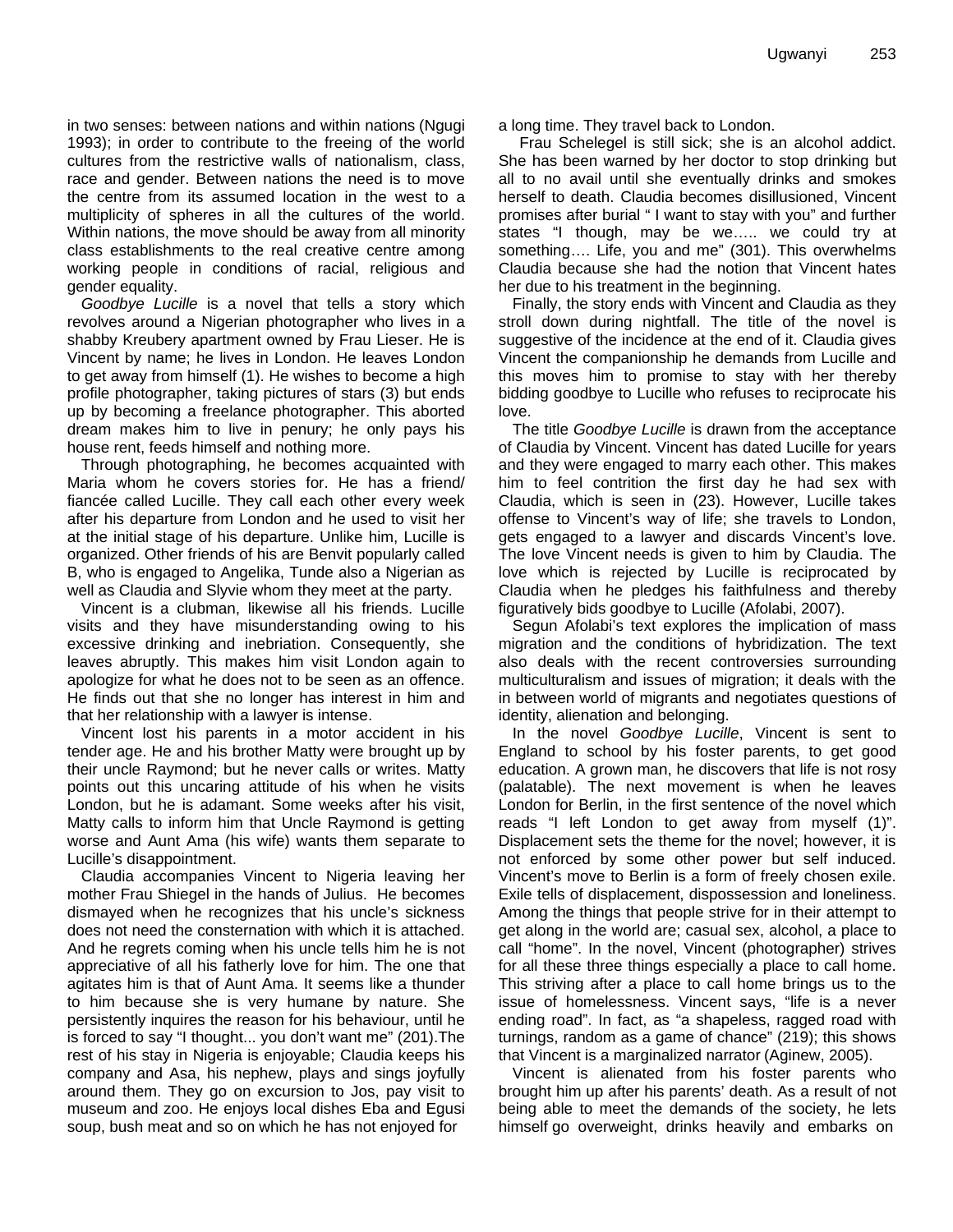one night stands.

Vincent has high expectations for himself, but ends up becoming a freelance photographer. His emotional reactions are slurred, his slow to understand how deeply hurt Lucille is by his lack of commitment, he is slow to realize that Claudia, who he had a fling with is a serious person after all.

When the definition of home is blurred, the option is either to enjoy life in the new home or die there, which is the case with many illegal or unemployed African immigrants in the West. Vincent is lost and detached from what should be home. He leaves London for Berlin to get away from himself. But he still finds it hard to be responsible and committed to his photography or to other aspects of life. This is an interest picked up to give meaning to his own fragmented and incomprehensible existence. Vincent stays in an all purpose flat in a rundown settlement with punks, drifters, homosexuals, junkies and asylum seekers and a deranged landlady, which is not everyone's idea of home.

Vincent occasionally reflects on his position in the world, when in Nigeria he discovers that the streets of Berlin are more familiar to him than anything in Nigeria and it discomforts him (209). The unfamiliarity of the African surrounding prods him to think of his destiny even though what he had tried to get away from is not so much the place as the people connected to this place (Nigeria). "I had tried to get away, but where was I going? Was there any sense in any of it?" (272). "In the middle of nowhere" (273). He discovers that Nigeria is not home to him, neither is Berlin.

He repeats a cycle of remembrance in his mind when he realizes that he might not return to this place, but that he would certainly remember it. Returning to the place one left is always an option. The return must not take place in spatial terms. We see when Vincent's aunt says:

Leaving a place does not mean leaving your memories behind. You know when you leave a place, if you move in favour of another, you can never completely forget the first.

She goes on to say that the former place "is like a stone tied around your heart. It keeps you from floating away from yourself, from losing something essential that once belonged to you" (249).

This statement of Vincent's aunt shows that migration could be liberating to the person who leaves one place in favour for another, but this liberation is limited because the person is only liberated in terms of space not in terms of mind. Translocated bodies are tied by mental or emotional strings to one's essential being. Place here is encoded as something both spatial and mental place maintains its national hold even on those whose life consists of a series of translocations.

Translocation in this novel is connected to the possibility or the promise of "living life from a clean slate"

(164). It is the tension between remembering and renewal which is the key feature of human life.

In the novel, Vincent uses his camera and gets involved with asylum seekers from all kinds of countries. For some unexplained reasons he wants to take their photographs but when asked by one of them, An, a Kurdish refugee, for his reason, he cannot offer a plausible answer at first "it's my job, and I want to" (32). When the Kurdish (asylum seeker) insists that Vincent should let him know when he realizes why he took the photograph. He uses photography to give his incomprehensible existence a meaning. Vincent's life can be said to be a clear example of a "translocation biography".

In the end, both Vincent and Claudia begin a new life united in their grief and detachment; they step on the road, in no particular direction, though we come to a conclusion that Vincent does not get away from himself, but he discovers his true self on a journey.

It is Goodbye Lucille, hello Vincent.

*A Life Elsewhere* is the title of Segun Afolabi's debut collection of short stories. It contains seventeen different stories, which is a reflection of his transitory childhood, as the son of a diplomat (Afolabi, 2007).

The characters in Segun stories regard "elsewhere" as a place that they must transform into home. The far East, Europe, America, Africa, the stories are varied as their geographical setting. The product of this experience is a clutch of characters that live elsewhere marooned in worlds whose structures and habits they can barely grasp.

The themes of the collection are loss and nostalgia, loneliness, fear and all pervasive sense of dislocation. Segun's characters come from and arrive in various parts of the world, but each is lost in an emotional desert, and every observation leads them back to the same kind of awareness about themselves. These are tales of Diaspora of people making their lives in new lands, some of the first time; others in the second or third generations. It explains the universal need to establish family and identity in a world where the boundaries of geography, culture and language are increasingly fluid.

However, only "Monday Morning", "The Wine Guitar" and "Arithmetic" will be explicated in this chapter.

### **"Monday Morning"**

"Monday Morning" won the 2005 Caine Prize for African writing. The story focuses on a family of asylum seekers marooned in a refugee hostel. On Sunday, they wander Regent's Park, temporarily uplifted by its beauty and peacefulness, but on Monday morning, they return to the world of the hostel where they are condemned to simply wait for the next phase of their journey, struggling with the torment of memory and fear of the future. Their family is displaced by war and as a result they move to another country where their language is not spoken. The country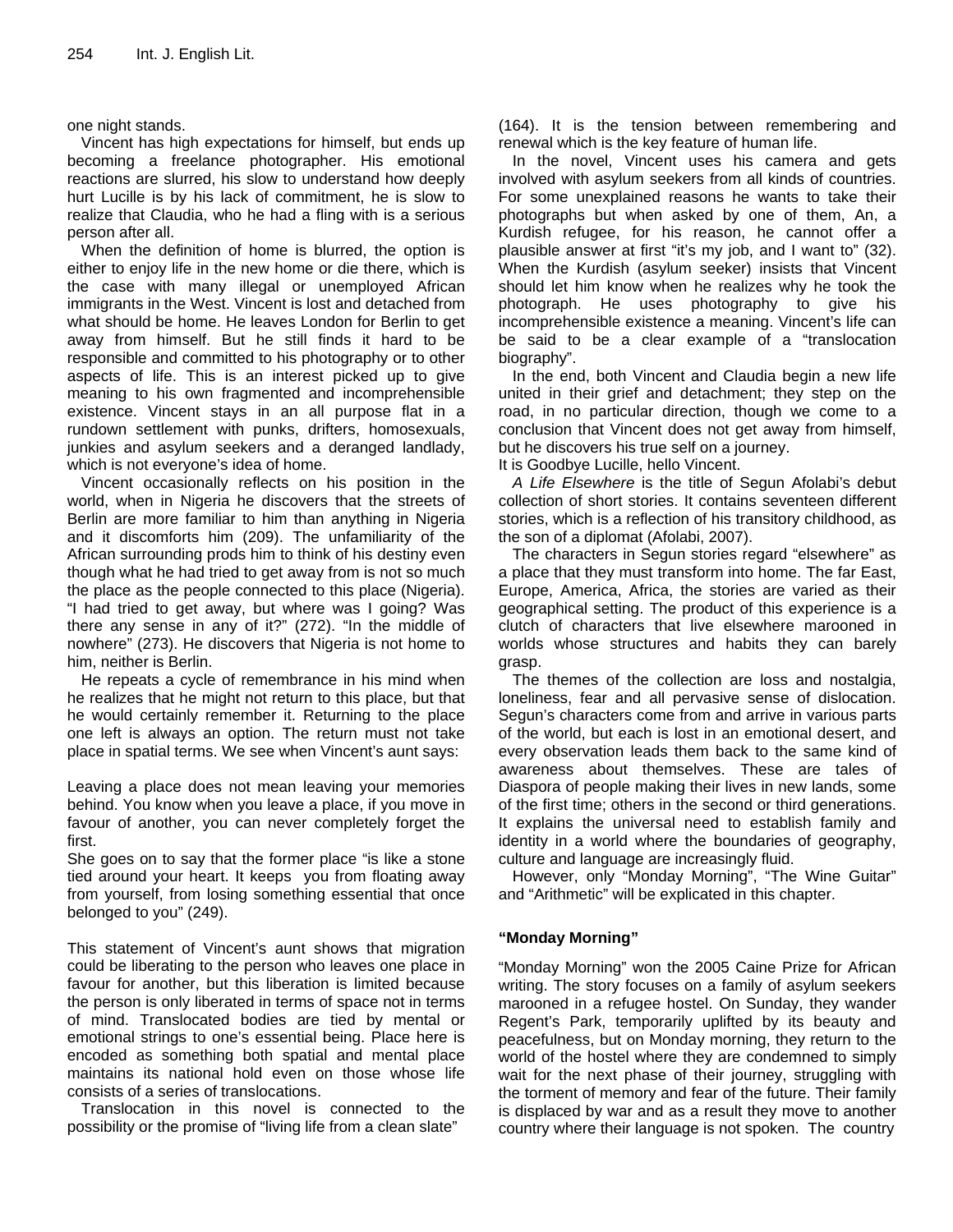is English speaking one. The father finds it difficult to cope due to his taciturnity and his inability to learn the new language. At night we see how the father dreams of how he used to be in Nigeria; he lived comfortably, but in the foreign land he is exposed to the harsh weather and the unfriendly people. He could not be employed without his document and as a result does menial job to keep his family, his wife and his two sons — Ernesto and Aifredo. The father is injured when he has to slide down a pole to escape the scrutiny of immigration officials.

In his country, he was a chef, but here he works in a site. He wonders if he will forget how to cook because he has not done it in a long time. He missed his former job where he handled meat, vegetables, and spices, which he loves so much. His family becomes chaotic as the wife "who did not need him to be someone he was not (7)" becomes against him. In the confusion the youngest wanders off, with the excuse that he wants to see Emmanuel and heads for the "glass hotel" admitted to one of the rooms by a cleaner who speaks his language. He sits on a bed and dreams, gazing at the view and sees the things high in the sky and sleeps off until "Monday Morning". The story is a subtle but direct reprise of the confusion, terror and hope suffered by the family and thousands of other people like them. It establishes the mood and themes that run through the collection.

#### **"Arithmetic"**

In "Arithmetic", a bereaved father thinks back to a confusing youthful sexual encounter that has left him emotionally scared. The narrator watches the door close on the London underground and reflects. He is always worried about separation, people not making it to the doors in time, watching their companions disappear as the train starts to pull away. The narrator is married to Alicia; they do not have a child, which makes them worried; it causes a lot of strain in their marriage. The narrator remembers his childhood, his parents were barely there for him, his father was a busy man, his mother was not around. He was always with the maid, Jumoke. The narrator is molested by Jumoke. He becomes the object of rage. This act becomes a stigma in the narrator's life; it makes him withdrawn to the society he finds himself. He feels guilty; he blames himself as the reason why they do not have children.

In (71), the narrator wonders the point of having children if you behave as if they are not there. He wishes they could have children that without children there will be no gain, no addition, nothing to look forward to. The narrator's father was a businessman who liked gain, accumulation. He never knew his father's business, he never asked, his father never told him. That was the kind of life he lived growing up.

#### **"The Wine Guitar"**

In "The Wine Guitar", an old musician, Kayode, remains

in a foreign land; his wife has gone back to their country.

He was all alone, his children had stopped communicating with him; they had taken sides. He had forgotten so much about himself; the hunger now was for the food of his youth, all sophistication and learned habits washed away. He usually ate in a shabby restaurant "Mama Yinka"; the food he had loved no longer gave him pleasure.

In the evenings, he would go to the club with his friend Salbatore to play his guitar; they are rarely called up on stage to play. They only drink free drinks in the house. One day in the club, he meets Agnes, a prostitute he had slept with. They expose themselves to harsh weather just to make ends meet.

Sometimes, it seems to him he had tried and failed, or had been carried along a road whose destination was not his own. Everything he felt was gradually being stripped away from him, his family, his voice and his years. While at home preparing to eat, he closes his eyes and he feels he is at home, he thinks of his wife, children; he longs for a reconnection with them.

In the analysis of the text *A Life Elsewhere*, tales of Diaspora of different people, how they strive to construct a home away from home was x-rayed.

#### **Conclusion**

This paper has looked at the issue of migration and Diaspora experiences in the novels of Segun Afolabi's *Goodbye Lucille* and *A Life Elsewhere.* 

In *Goodbye Lucille*, we were able to look at the experiences of Vincent in Berlin. Vincent is sent to England to school by his foster parents. He had great expectations of becoming a high profile photographer, but ends up as a freelance photographer. Vincent is disillusioned; he is detached from the society he finds himself in. In an attempt to get along, he indulges in casual sex, alcohol and strives mostly for a place to call home. At the end, he leaves London for Berlin to get away from himself but Berlin offers no better option for self improvement.

In his collection of short stories *A Life Elsewhere*, the themes of the collection are loss, loneliness, nostalgia and displacement. The various characters in the stories are shown trying to make their lives in new lands. It tells us about the quest people engage in, in order to construct a home away from home. As earlier written, migration is being caused by different reasons; for instance in Nigeria, people often migrate as a result of poverty, unemployment, academic purpose, crime, and golden fleece, etc. The level of corruption and mismanagement of funds has led many citizens astray, as they remain unemployed for years and also poor academic facilities and structures have made most wealthy parents and guardians send their children/wards abroad to receive qualitative education abroad. Poverty is another major factor enhancing migration; most young